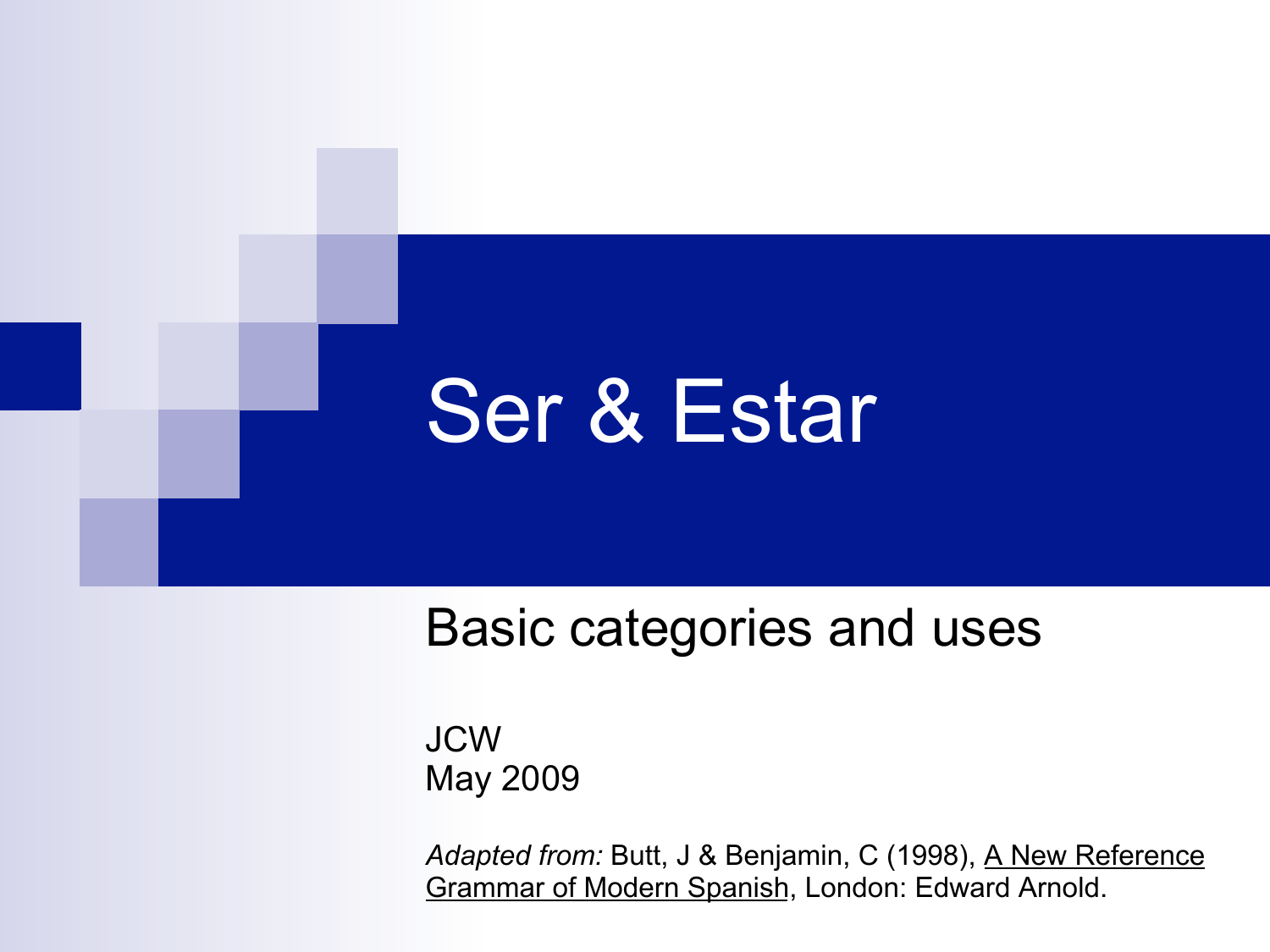## Introduction

In very general terms:

■ Ser denotes *nature* or *identity* ■ **Estar** denotes *condition*, *state* or *place*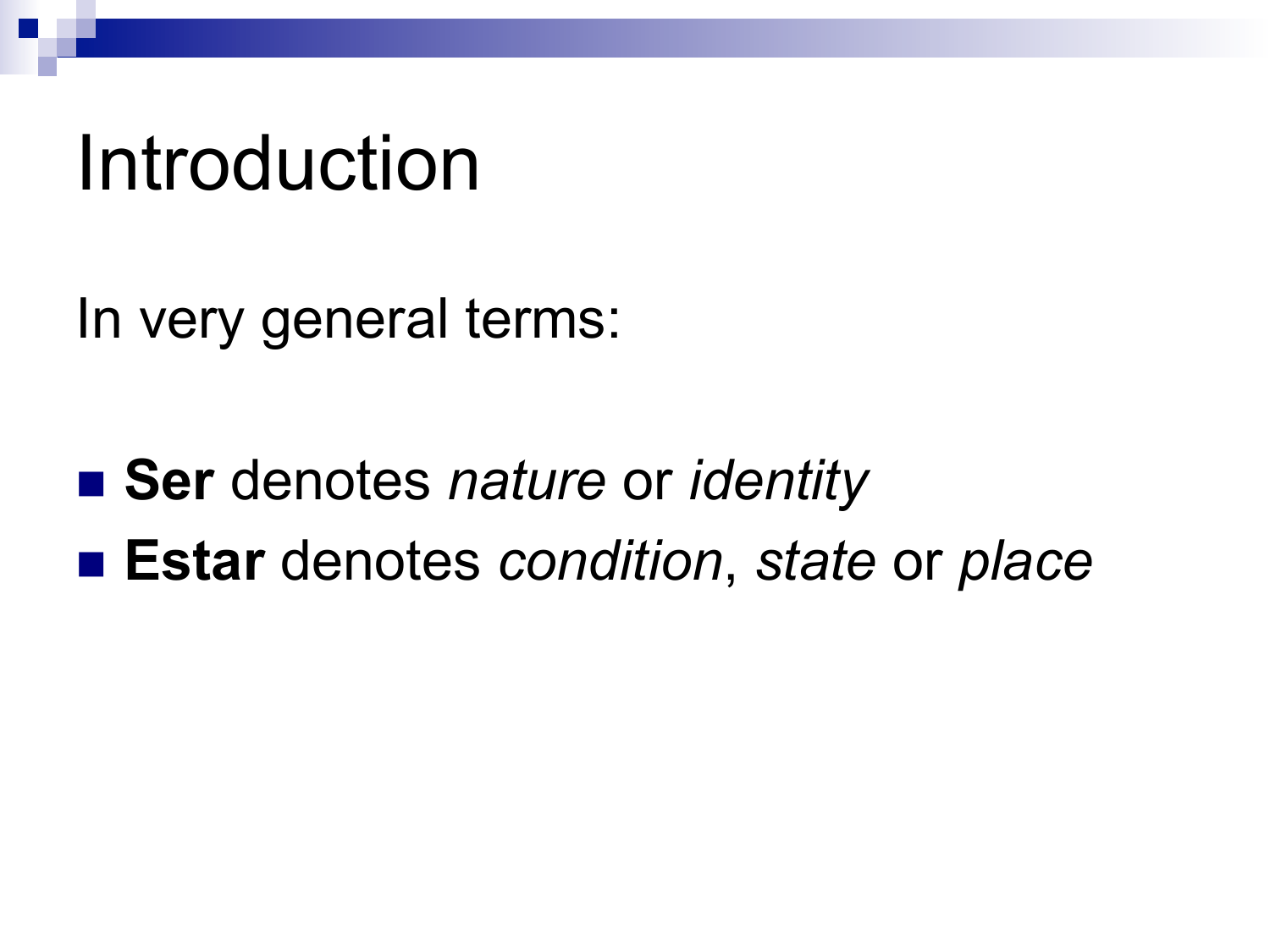## **General Examples**

**Soy español**  $\blacksquare$  Es de Francia

#### **But:**

**Estoy en Londres Está** muy callado hoy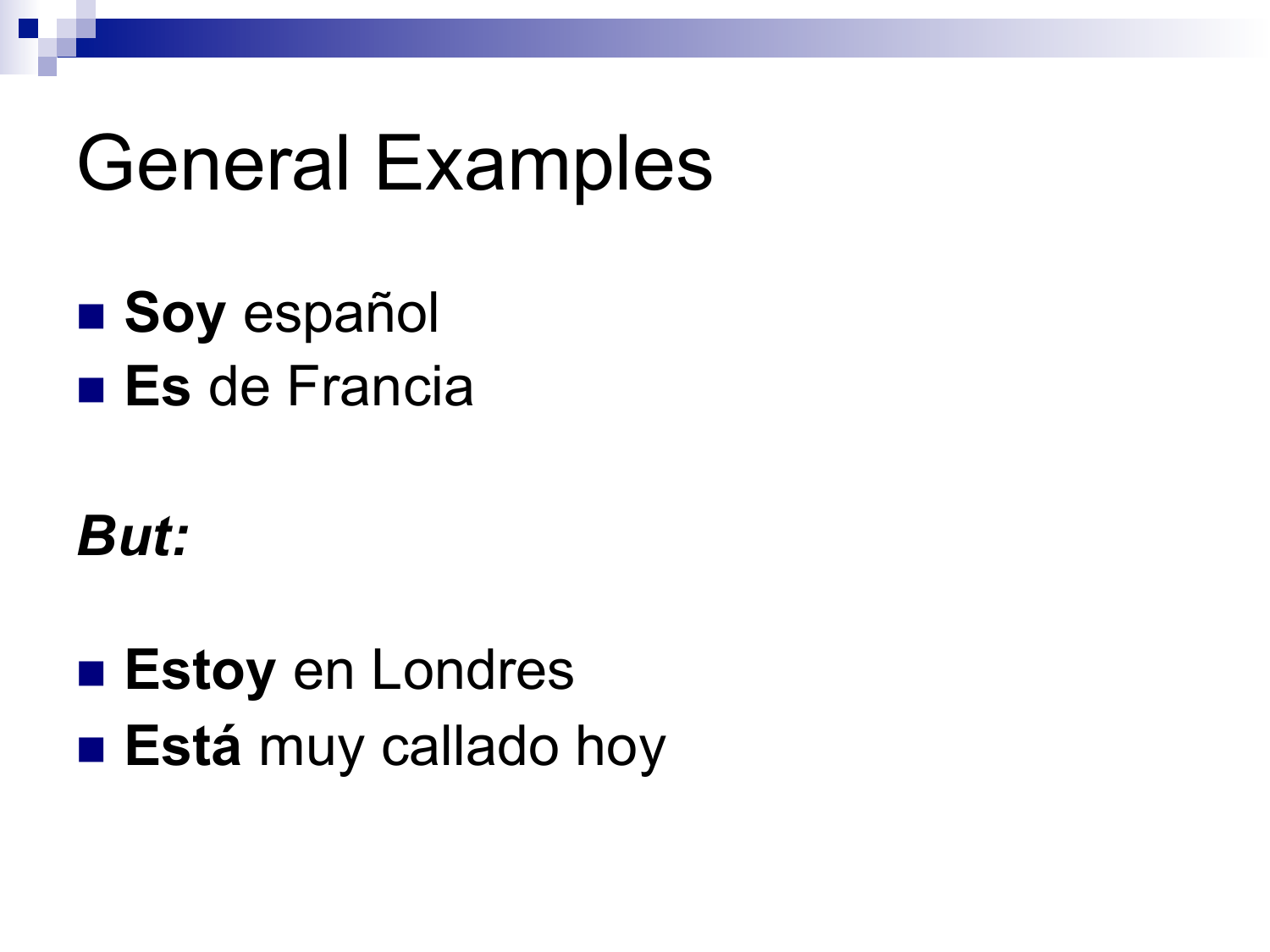## **Ser** + identity & nature

Adjectives / adjectival phrases referring to:

- Origin
- **n** Identity
- **n** Nature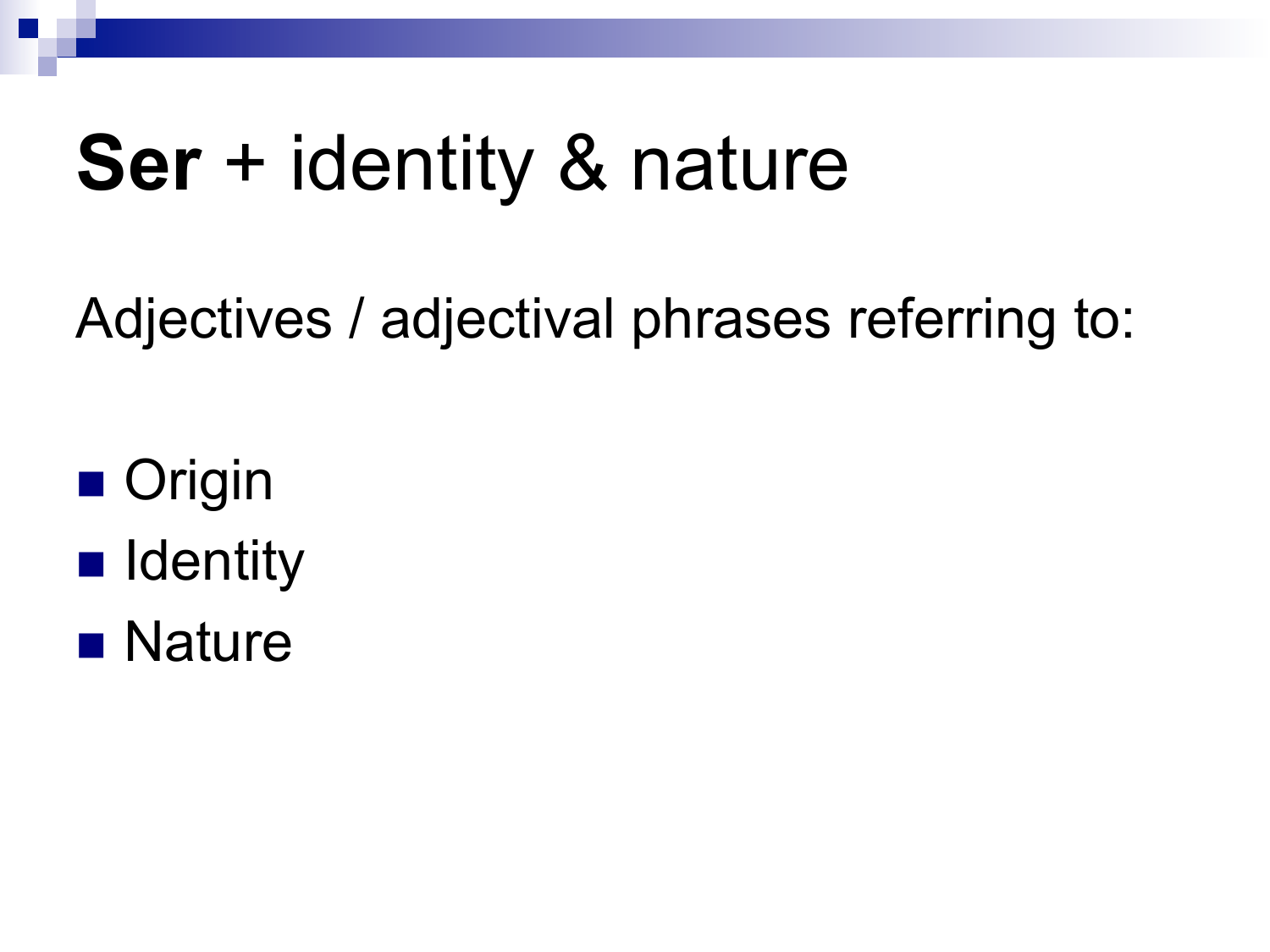# **Ser** + noun / noun phrase

Nouns / noun phrases include:

**n** Professions

- $\blacksquare$  Time
- Characteristics of situations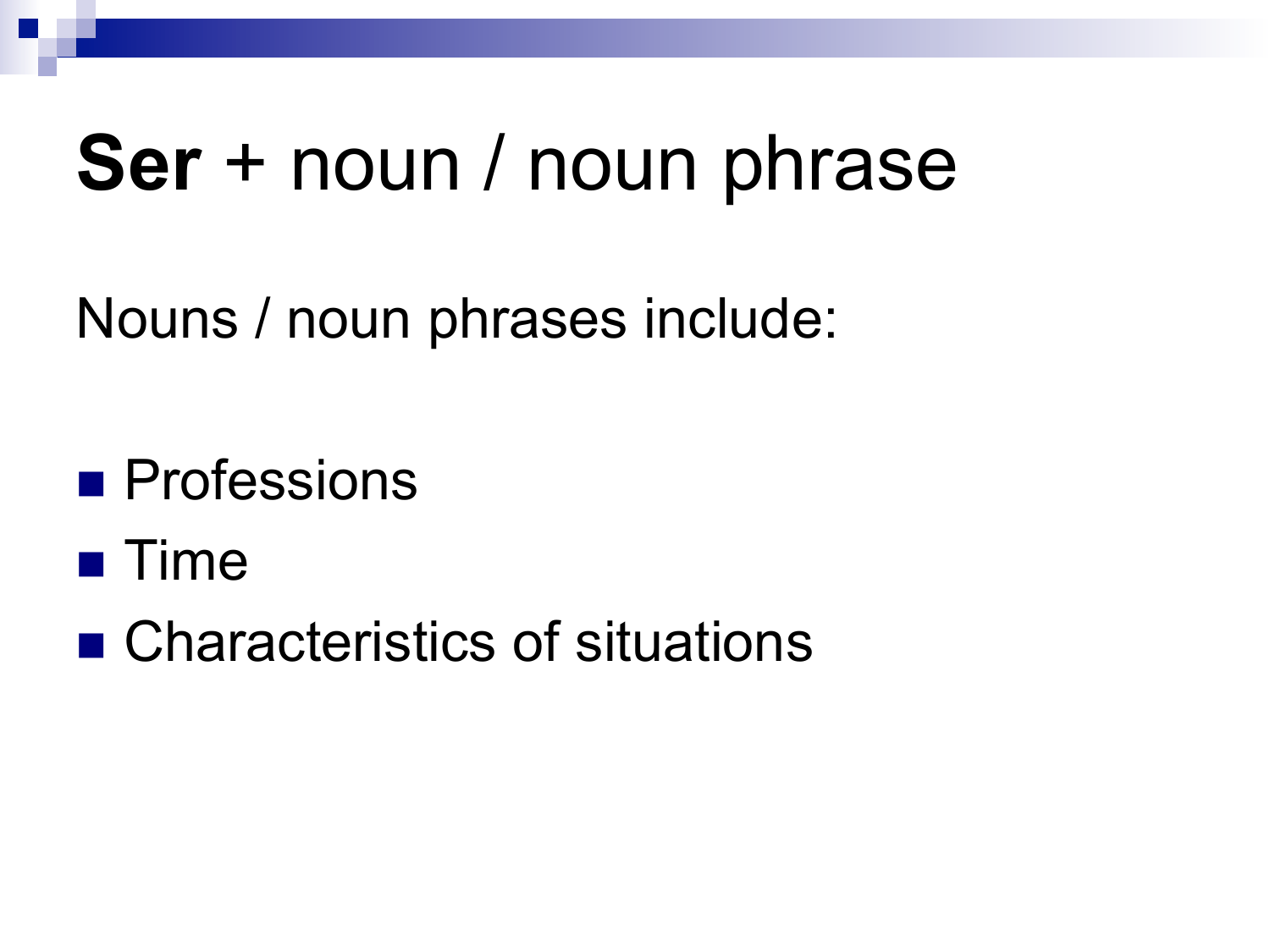## **Ser** + reaction

Examples:

n Me **es** difícil n Todo le **era** distinto

■ Above uses of **ser** can also be substituted for *resultar* or *parecer*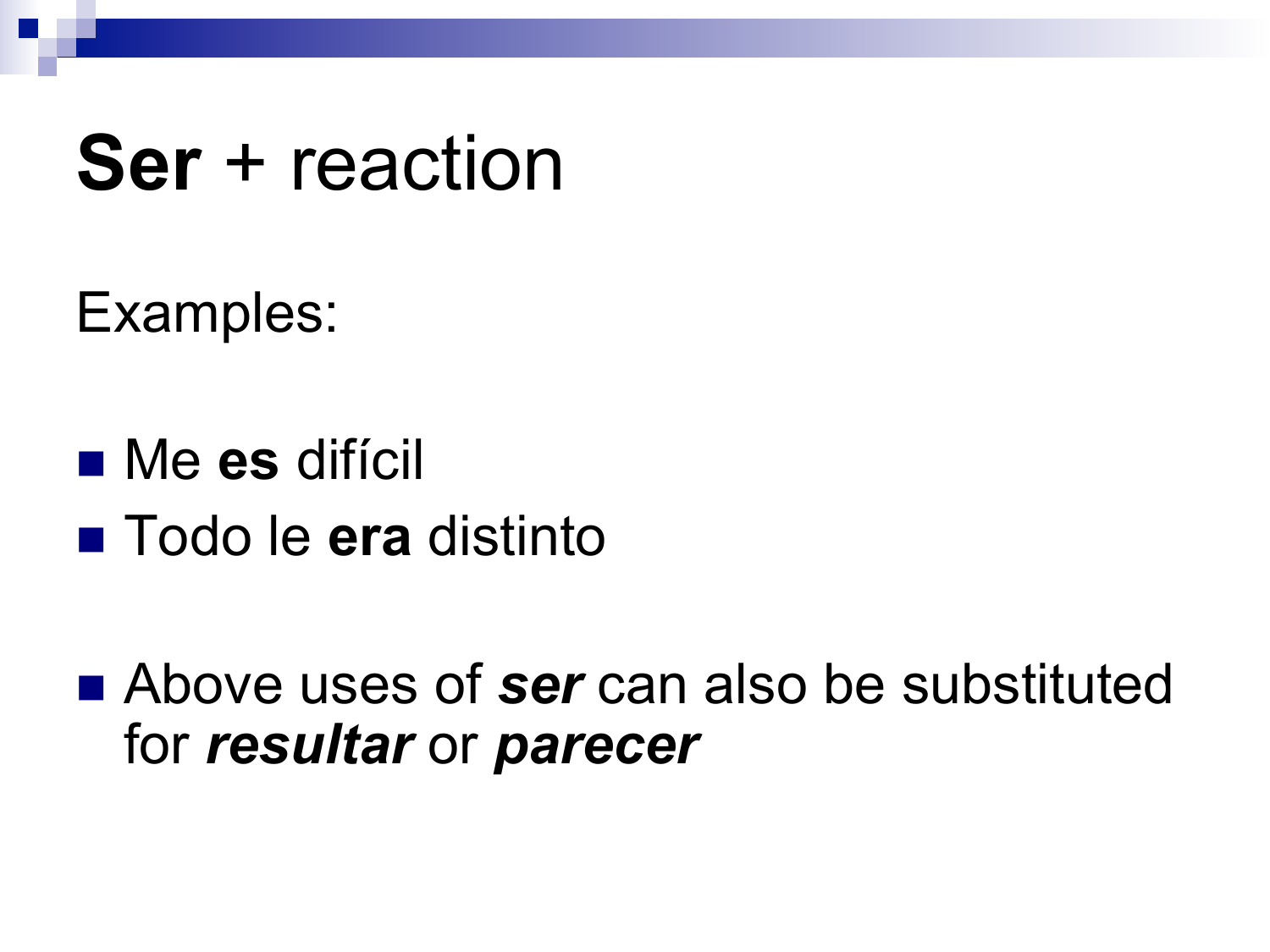### **Estar** + state (not nature/identity)

- **Estar** is used with adjectives which indicate:
- n Mood
- Physical condition / health
- Non-characteristic features
- Temporary employment / state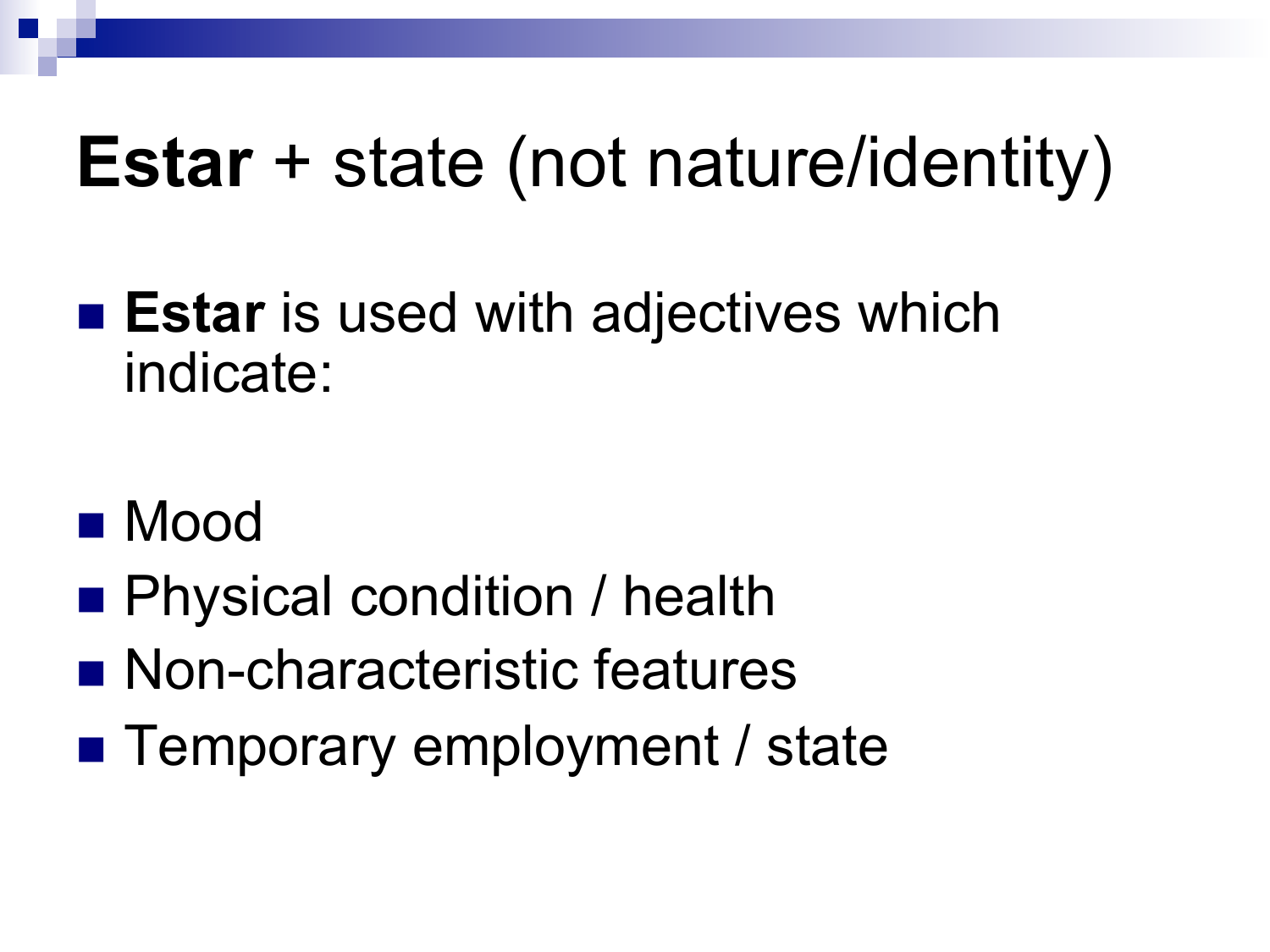# Ser or Estar?

- With categories that express state or location, there are several important exceptions to the general rule:
- General rule: Estar state & location

**But...**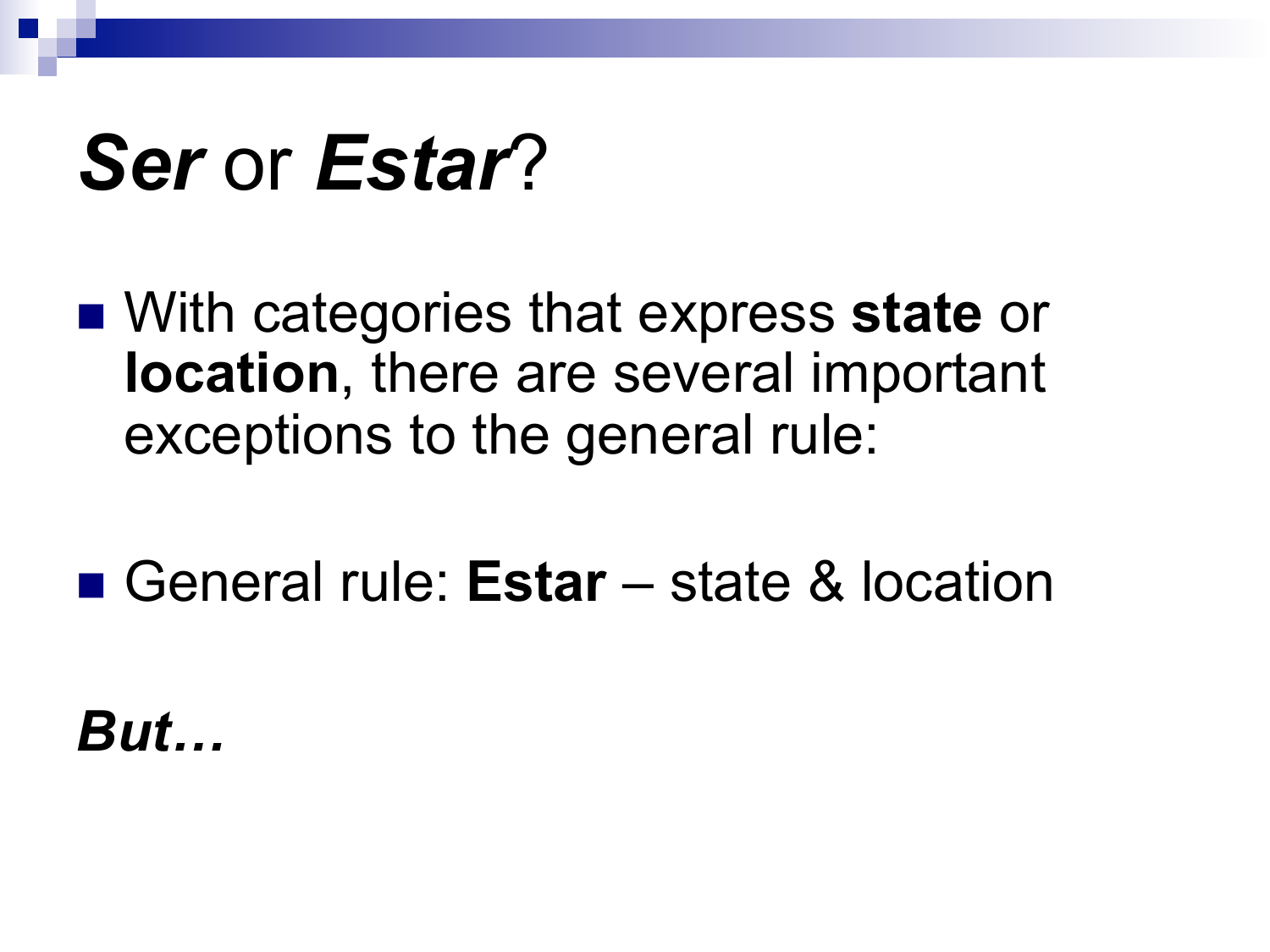# Location: *Estar* + objects

 $\blacksquare$  If you refer to the location of an object, place, country etc, **estar** must be used:

- ¿Dónde **están** mis llaves?
- ¿Dónde **está** tu libro?
- Madrid **está** en España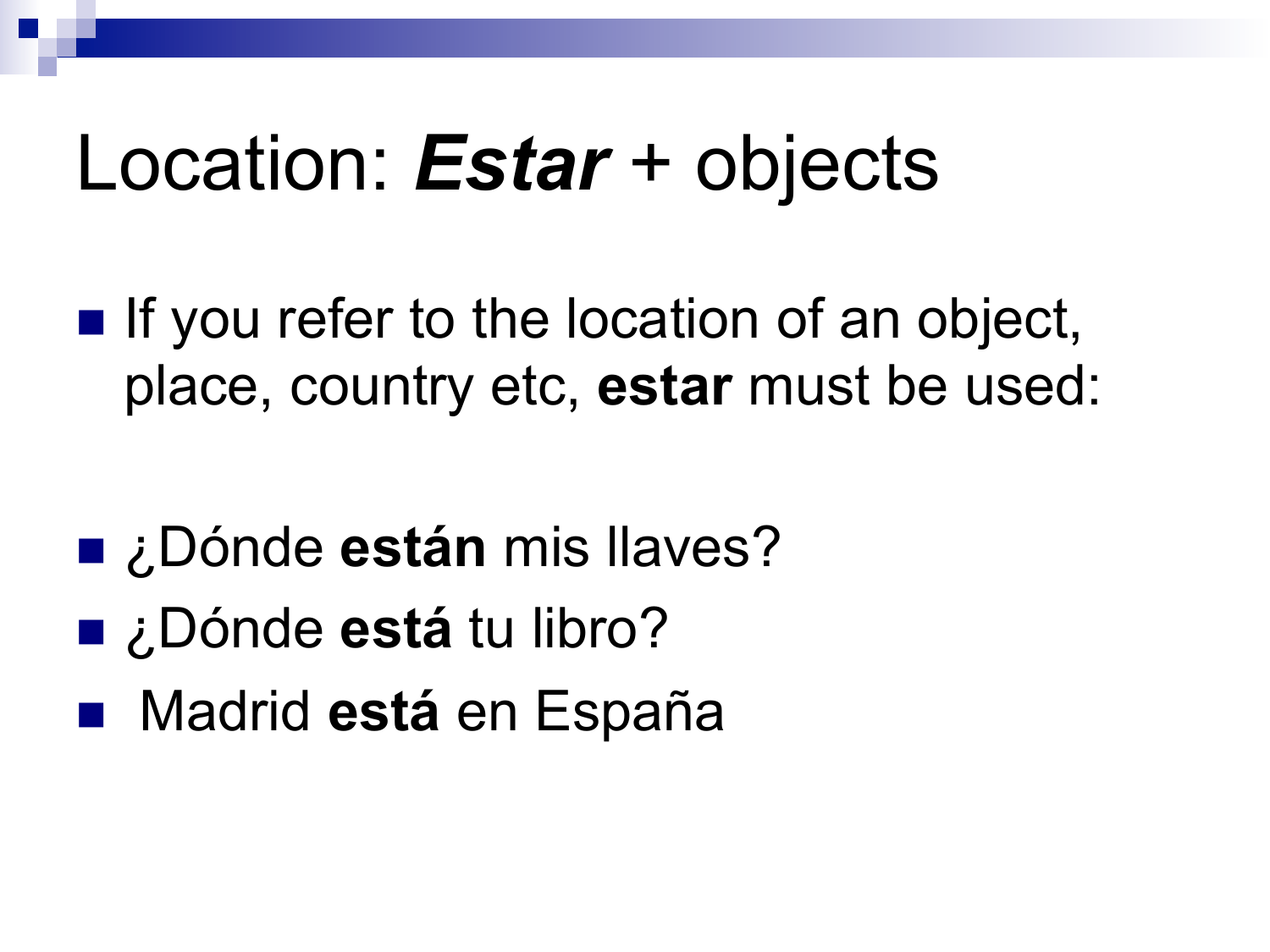#### Location: **Ser** + events

■ If '*to be'* is used to mean '*to take place'* or '*to happen*' , **ser** must be used:

- ¿Dónde **es** la conferencia?
- ¿Dónde **es** la fiesta?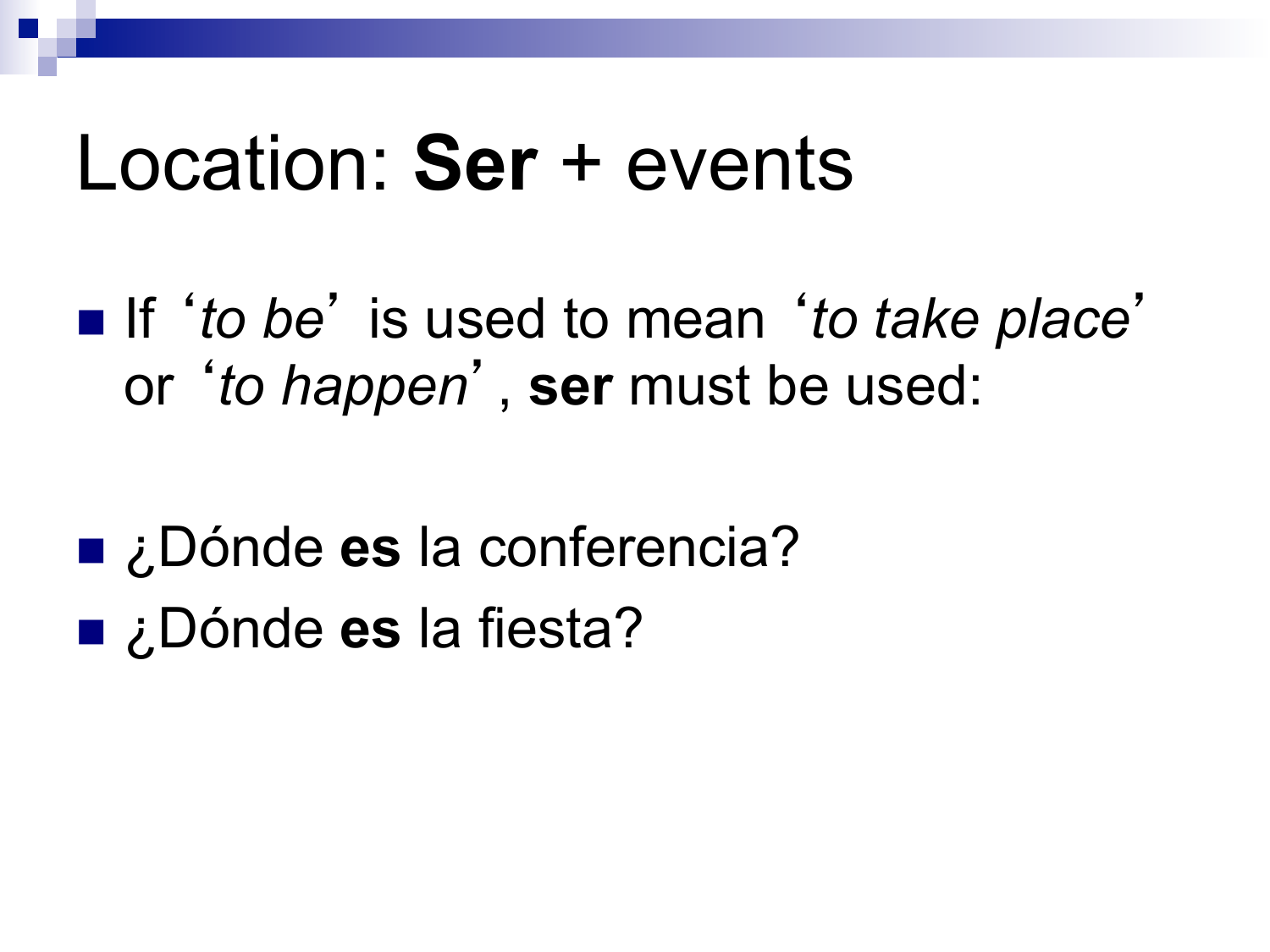# Ser indicating *state*

- $\blacksquare$  Ser is also used to indicate state with *certain adjectives only*:
- Soy feliz
- Es muy pobre
- Son ricos
- Somos culpables